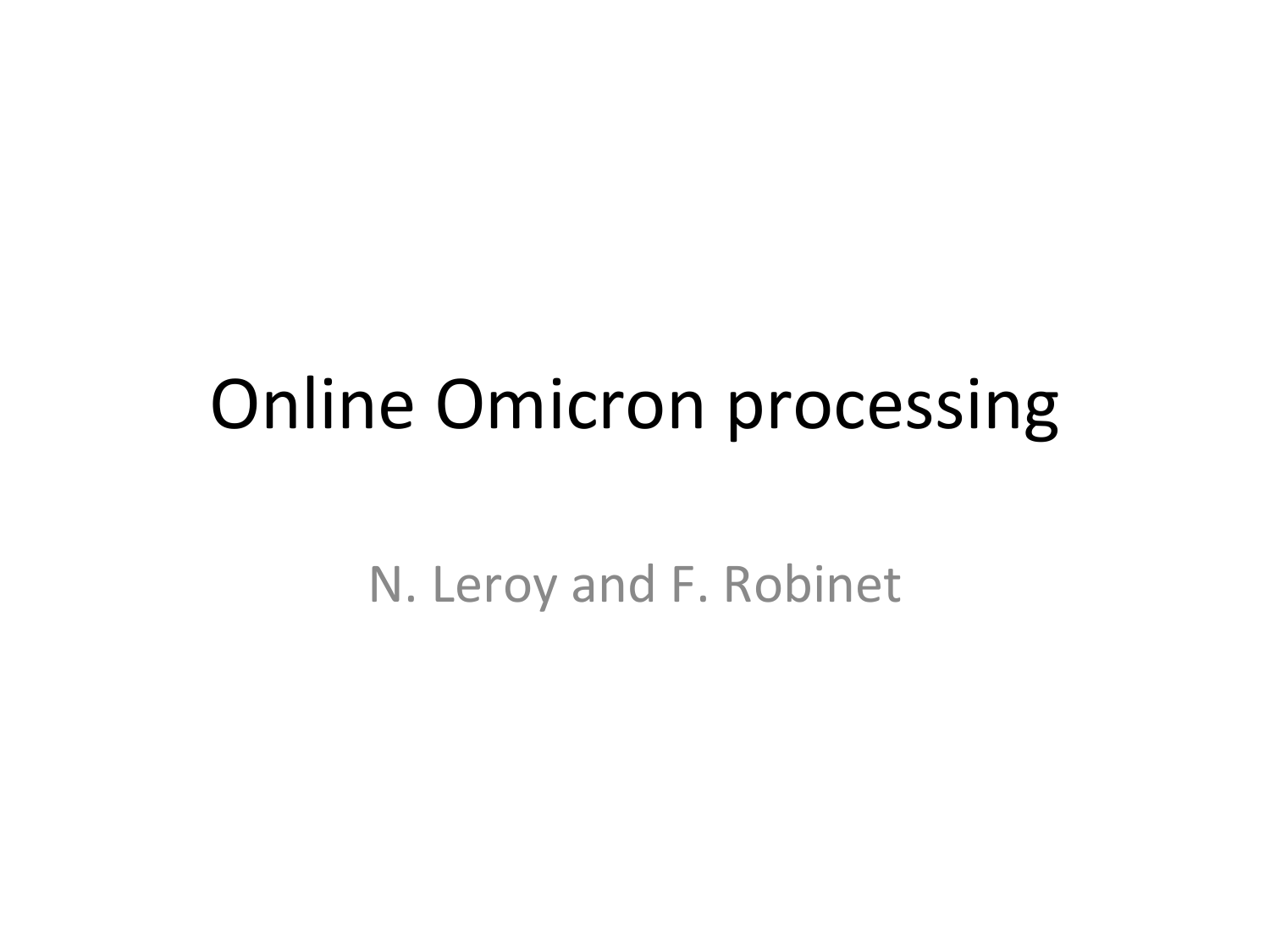#### Reminder : the big picture

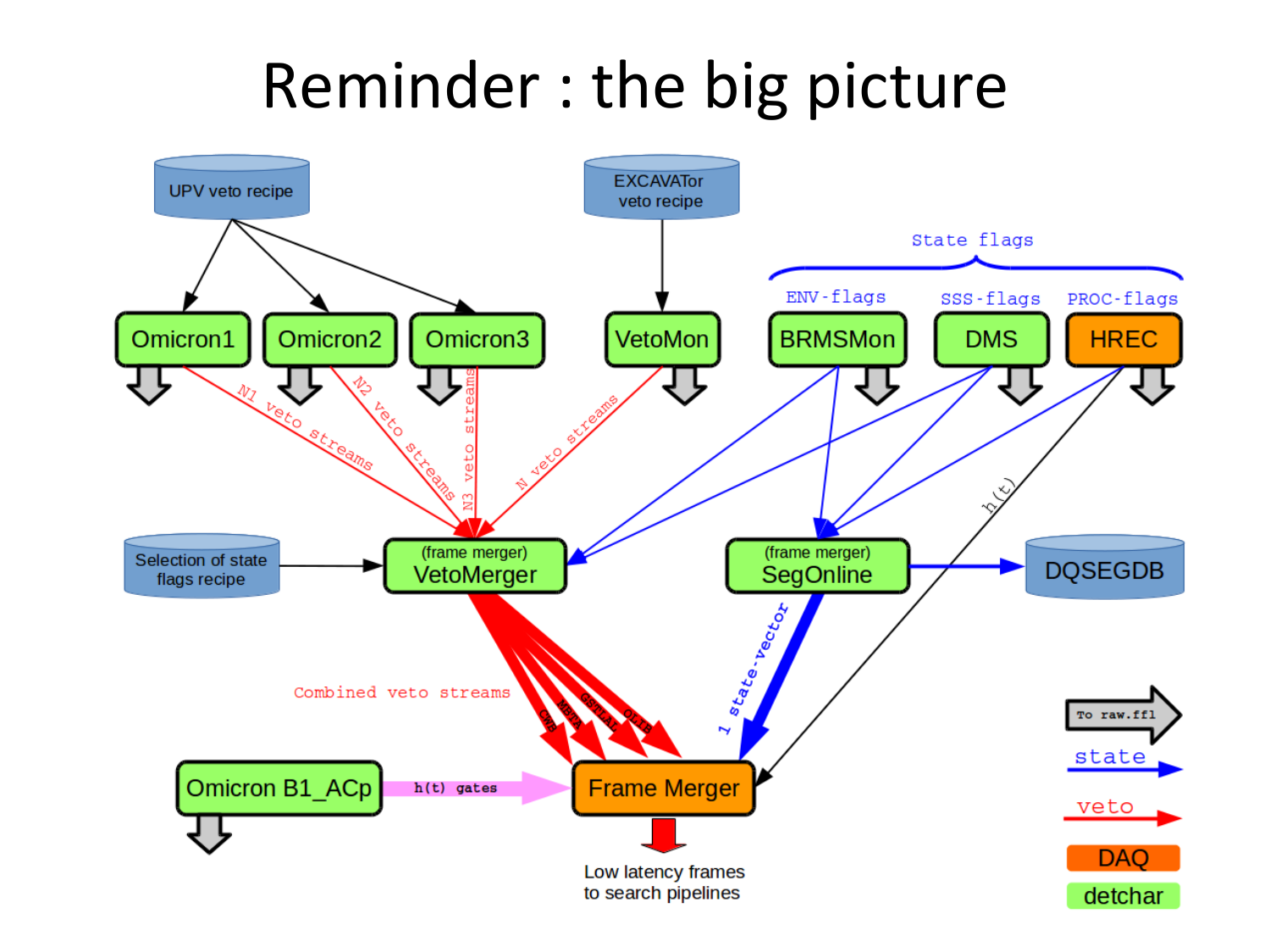# Online Omicron

- Idea is to run with a very low latency on a large set of data
- We use exactly the same sequence of Omicron functions as for the offline analysis (except for data access)
- Connect directly the Omicron pipeline to the DAQ system with FdIOServers
- Part of the architecture already tested in the past
- New features
- Some open questions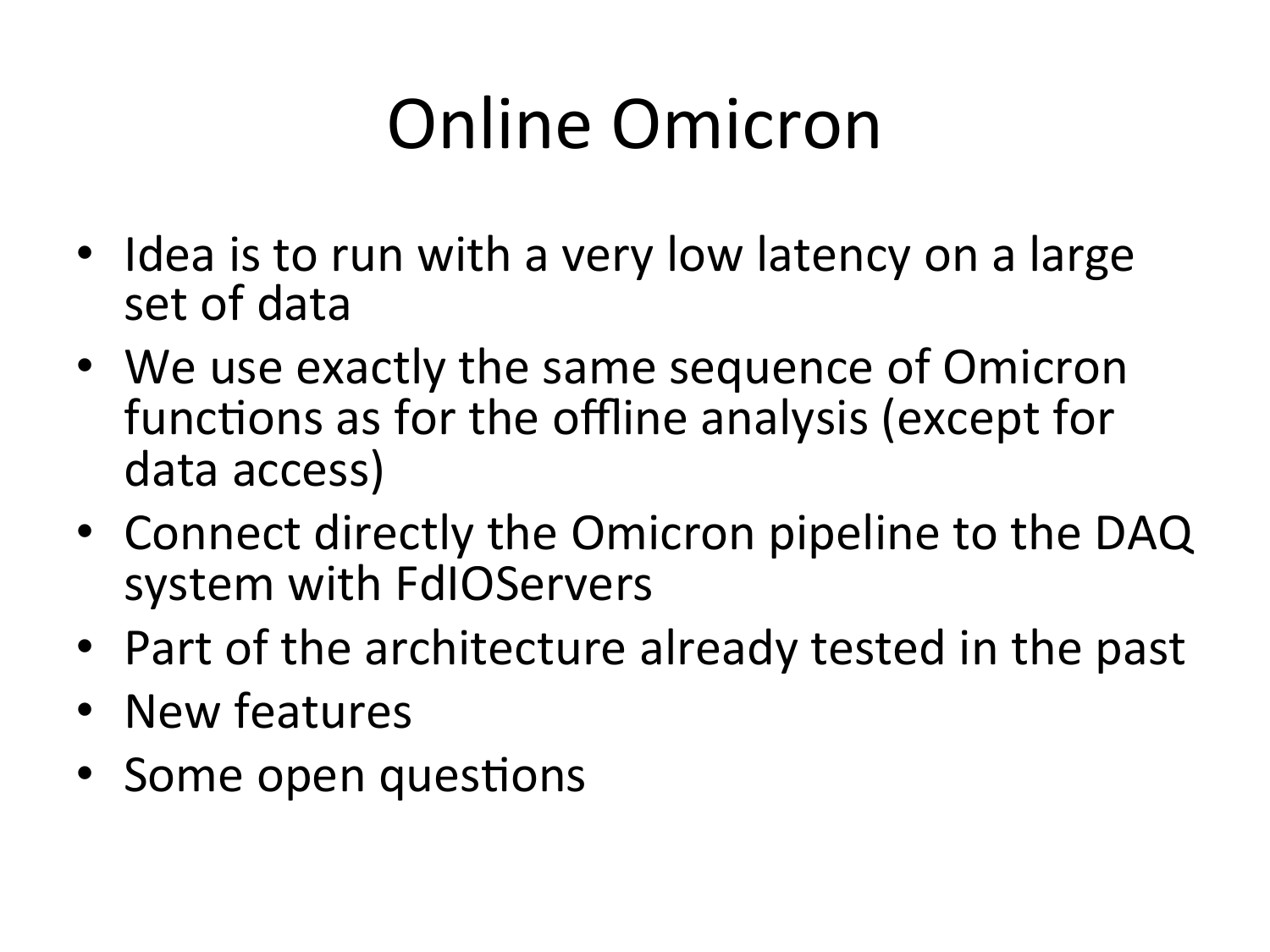## Implementation

- We have a dedicated DAQ line to feed OnlineOmicron processes
- We divided the processing between different instances, depending of  $\cdot$ 
	- Search bandwidth used
	- Number of channels
- Today we were able to run with 421 channels divided between 28 processes on a single machine - olserver116
- Everything is controlled through VPM : https://vpm.virgo.infn.it:40000/
- We have also a dedicated test line
- Code is still running under my working directory ...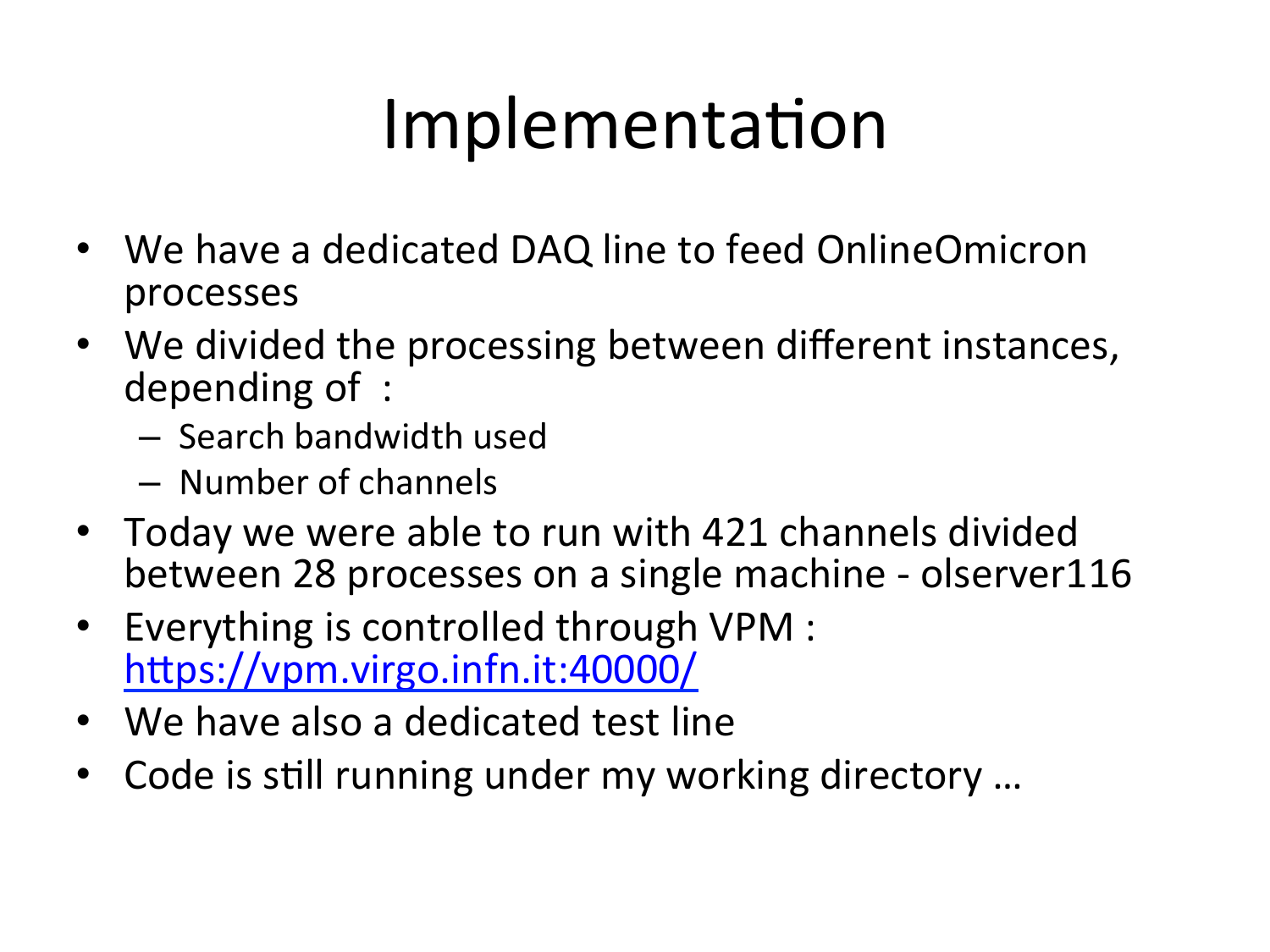## New features

- As we would like to insert Omicron based veto in the online  $h(t)$ frames we need to reduce as much as possible the latency
	- $-$  Reduce the chunk size to 4 seconds  $-$  minimum for Omicron
	- $-$  New implementation for Omicron see Florent's talk
	- $-$  We have a mean latency of 6-7 seconds  $-$  peak latency to be crosschecked
- We now write directly large files on disk (avoid merging with cron jobs)
- We have already tested the possibility to use a science flag for processing – we can also implement state\_vector if useful
- We need to retest the veto segment generation
- We can already send in ADC format the veto stream